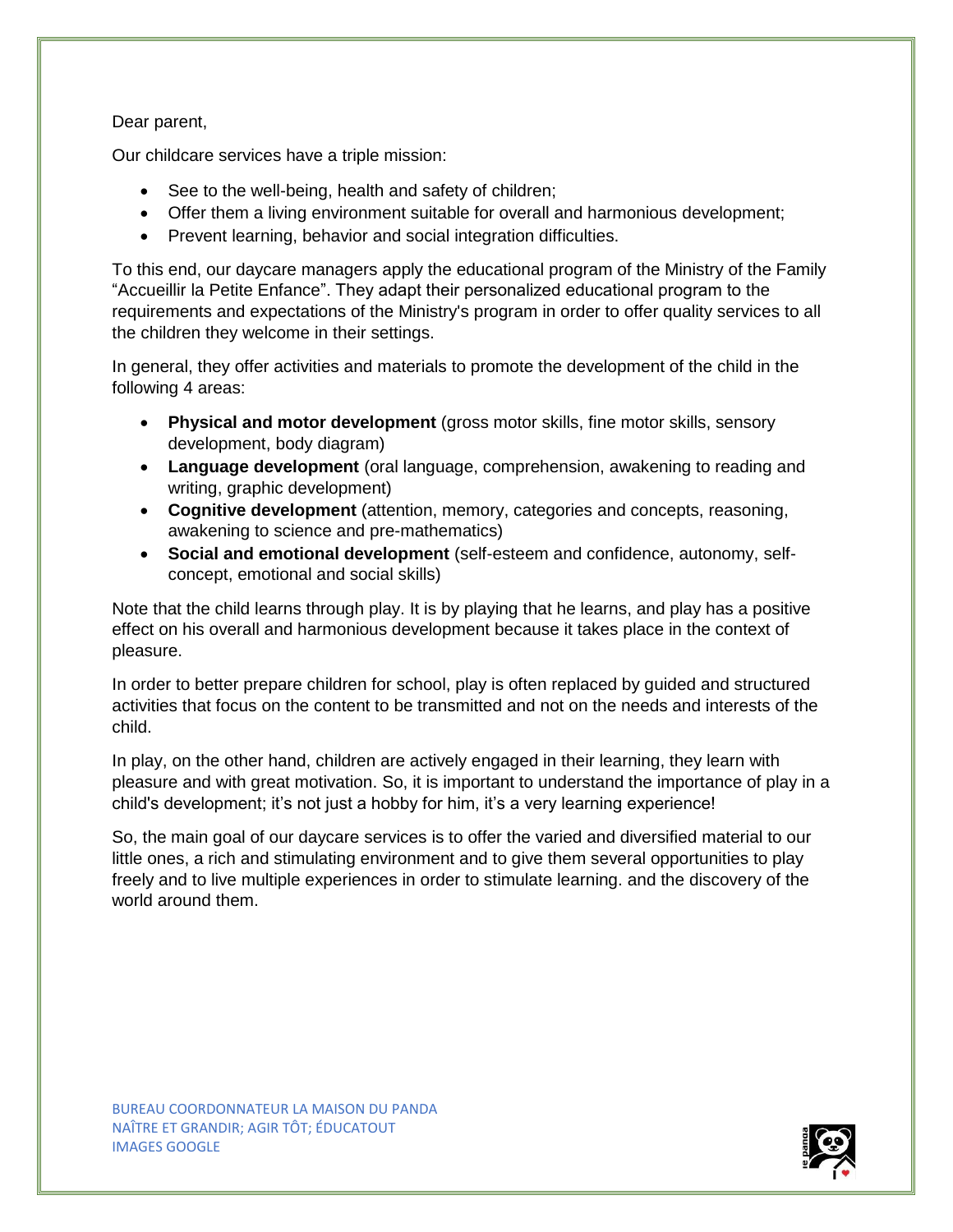## **What does the child learn and develop with construction games?**

- **Motor skills**, because he must control and coordinate his movements and gestures to manipulate the blocks and make constructions with them, even the simplest. He thus becomes more skilled with his hands, among other things he develops his fine motor skills;
- **His understanding** of the relationships that exist between objects in space, because he gradually discovers spatial notions (ex: above, below, in front and behind) when he manipulates the blocks, and he learns to situate himself in space. He will use these notions when he learns to write (ex: the acute accent goes "on" the "e"; to draw a "p", the line is down and for a "b", up) ;
- **His patience, his reflection and his sense of observation** when carrying out a precise construction. To achieve the desired result, the child must plan the stages of its construction and determine in what order to do them. He must choose the right forms in order to achieve his desired result. This ability to establish order in what he does will be important when learning to read and learn math;
- **His concentration** when carrying out more complex constructions following a plan;
- **His math skills** when having fun counting blocks, grouping them by shape, color or size, and comparing the heights of his constructions.
- **Creativity**, especially with sets of blocks without models. The child then takes the initiative to choose the blocks, material, shape and size of his construction.



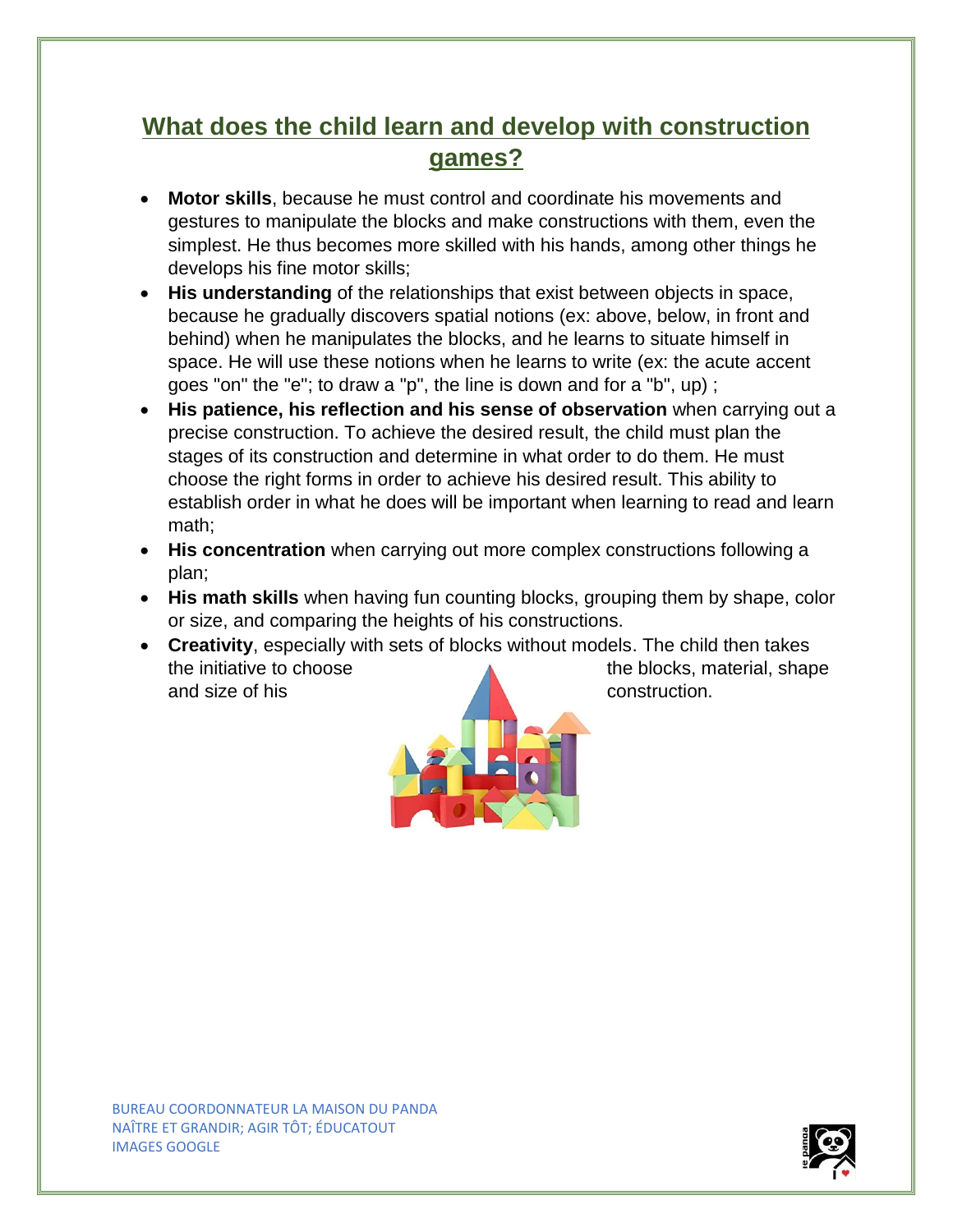# **What does the child learn and develop through dramatic play or role play (do similar)?**

- **His language**, because the child enters into communication with his peers. He develops his vocabulary by discussing and establishing the rules of the game with his friends. We often hear him speaking in place of the chosen characters, making noises of the objects or animals that are present in his imaginary game, etc.
- **His creativity** when, using his imagination, the child is like being a mom, dad, cooking, driving an airplane, etc.
- **His cognitive development** because the child exercises his memory and his executive functions in order to reproduce everyday life situations. He learns to accept the responsibilities and tasks that his role imposes on him. For example, sitting at the table, while "mum" serves dinner or "he must stay in his imaginary" boat "because there are" sharks in the water "
- **His social skills** when playing with others by accepting their needs and interests. He learns to listen to them, to take his turn, to negotiate. Role plays also help to learn to share toys and their space.
- **His social and emotional** development because the child learns to understand and manage his emotions, to resolve conflicts, to find solutions. Children learn to take initiatives when choosing their role or disguise, when they choose the corner of their game and the materials they need. In his game the child is free to make choices and to "make decisions", in this way he develops his self-esteem and self-confidence.
- **His motor skills** when handling objects, moving around in his environment, dressing up, buttoning a shirt or changing a doll's diaper, stirring with a spoon, sorting pebbles, serving dinner to his playmates, etc. They learn to situate themselves in space, they develop their balance, their autonomy, their fine motor skills.

Those are skills he will need to find new friends in school, to resolve conflicts peacefully and find solutions to problems, to ask questions and seek help when needed, to follow through. group rules and follow instructions.

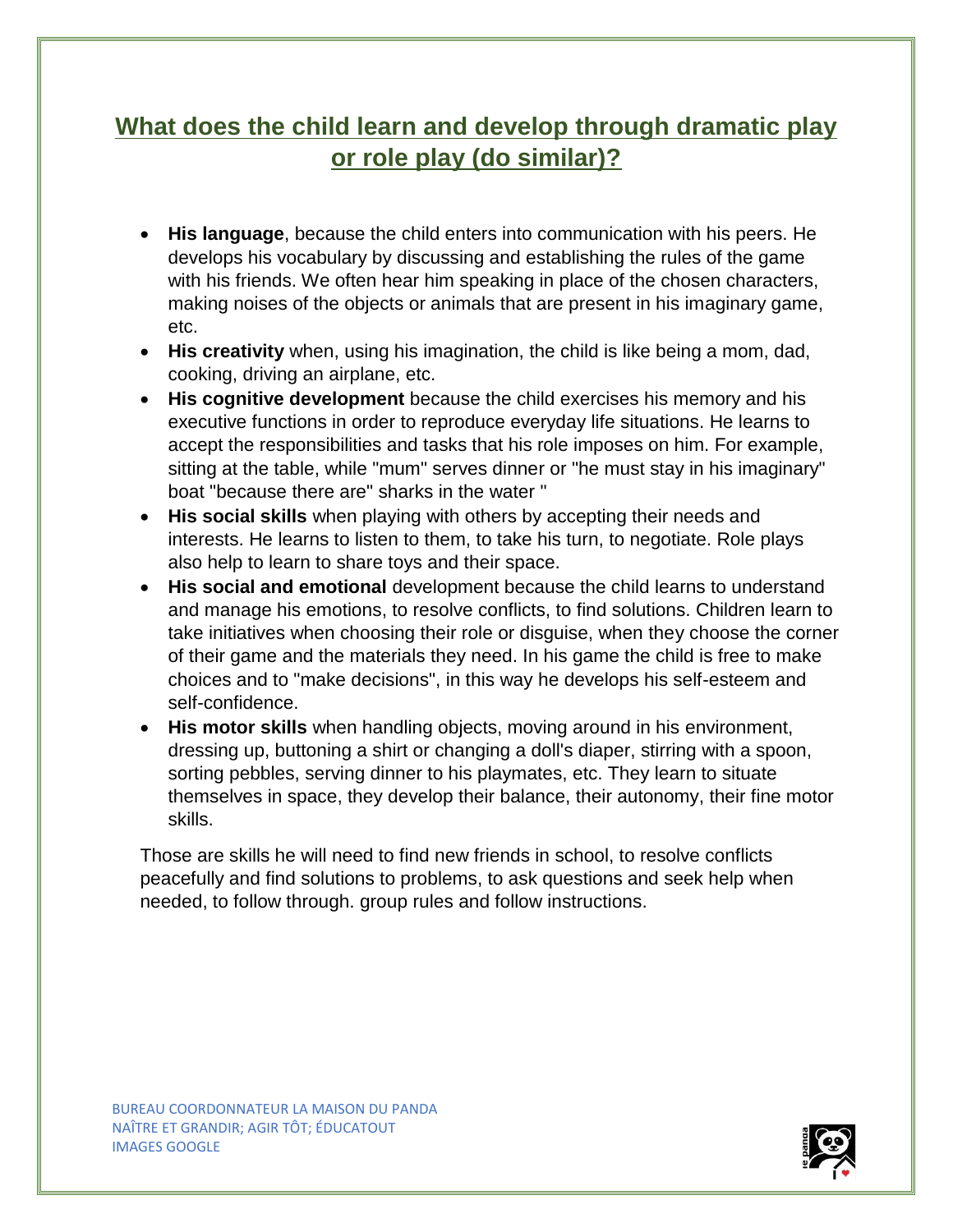## **What does the child develop and learn through plastic arts?**

- **His motor skills** when handling different objects such as scissors, brushes, pencils, etc. The various materials help him develop fine motor skills, which becomes an important precursor to writing. Cut, tear paper, paint with brushes or with fingers, hold crayons, pencils of different sizes, paste, handle, sort, etc. are actions that build muscles in small hands and fingers and prepare them to hold their pencil well and to trace letters at school.
- **Creativity and imagination** as he uses and explores various materials to imagine, create and bring his own ideas to life.
- **Concentration, sense of observation**, rigor and patience are among the many benefits of artistic activities. In fact, "from 1 or 2 years old, children practice looking at, reproducing and above all interpreting the world around them. They express their ideas in a language other than speech and bring out what they want. there is in his unconscious while refocusing on himself ", explains the art therapist.
- **Social skills** because he interacts with other children, he learns to take his turn, to share materials and space, to communicate, to understand and to control his emotions.
- Their **language skills** as they develop their vocabulary, learn new words, learn to ask for help when they need it, listen and follow instructions, etc.

# **Remember, this is the process that is important for your child's development and not the end product!!!**

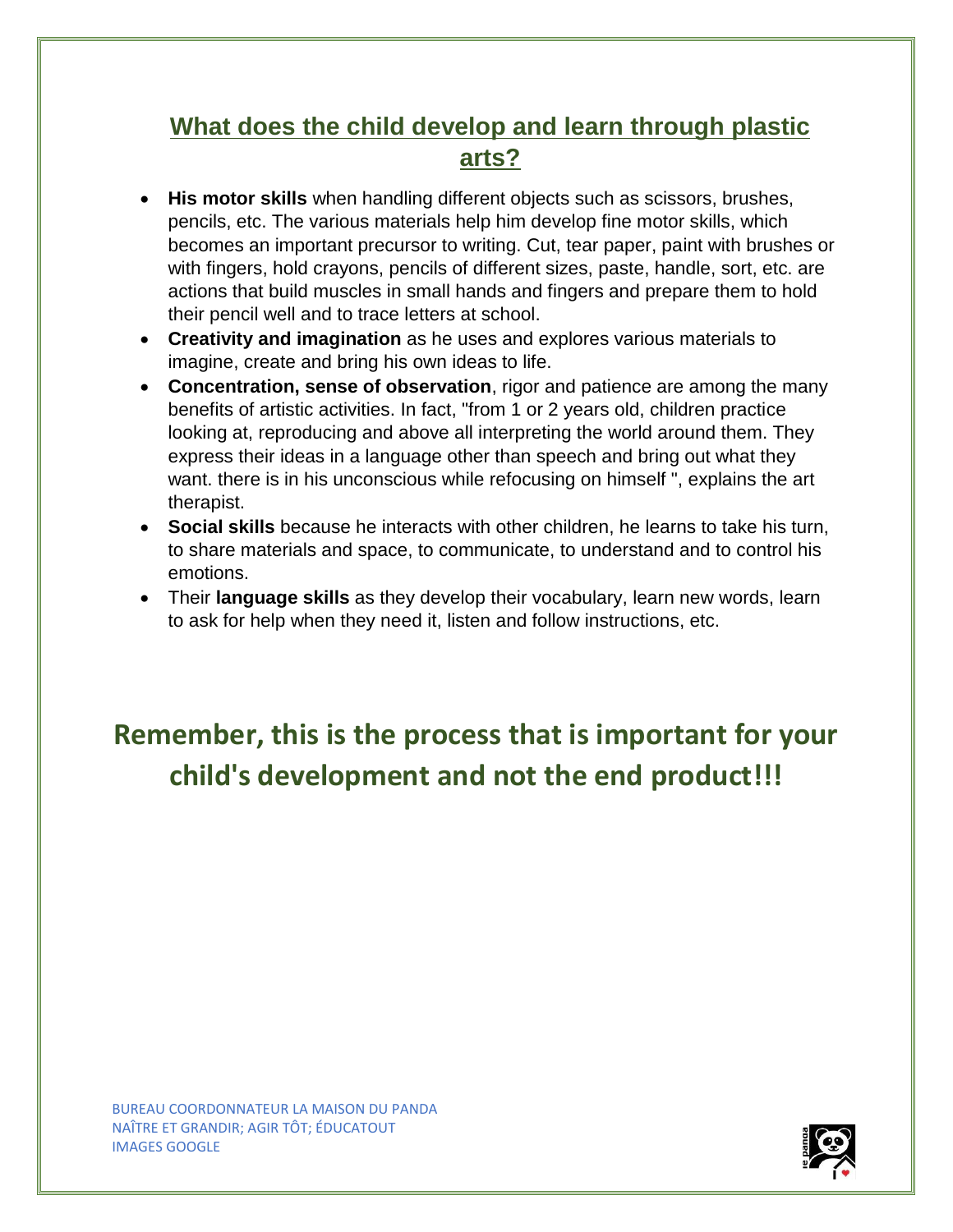## **What does the child learn and develop during outdoor play?**

- **Motor skills** when running, climbing, sliding, falling and standing, jumping, rolling, crawling, swinging etc. The child develops not only at the gross motor level, but also at the level of fine motor skills, because the development of this one begins above all by developing the muscles of his arms, shoulders, muscle tone and of its balance.
- These games allow the child to release his infinite energy, stimulate his appetite, his sleep, his **concentration** and his **capacity for learning**.
- They allow you to take risks and develop your **self-confidence**.
- At the **cognitive** level, the child discovers the world around it. Playing outdoors enriches children with a thousand experiences by putting them in contact with nature, sand, insects, plants, and their environment in general.
- At the **social and emotional** level, the child learns to live with others, to wait his turn to go on the slide, to settle the small baffles that arise while playing and to resolve conflicts with his peers. These are the skills he will need in school and will help him better integrate and adapt to a new environment and make new friends.
- The beneficial effects of nature on the development of the child are indisputable. Nature positively influences the development of the brain, promotes physical and mental health, strengthens immunity, concentration, decreases stress, develops creativity and imagination, brings about a feeling of general well-being.



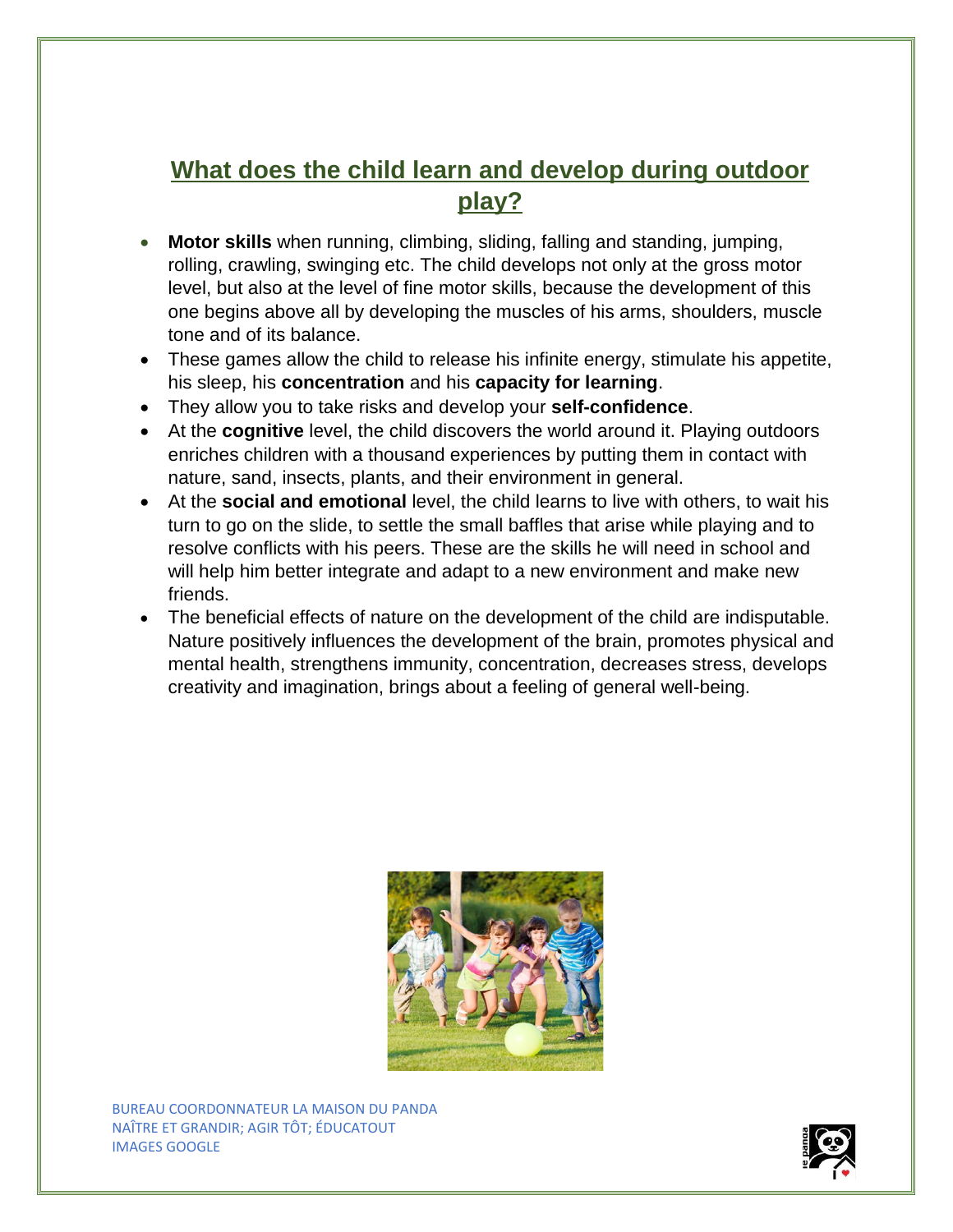#### **What does the child learn and develop in sand and water play?**

- On the sensory level. The sand helps stimulate touch. In addition, by following the sand or water flowing from his hand, a sieve or a funnel with his eyes, the toddler's sense of sight is also stimulated.
- On the engine side. Playing in the sand stimulates a child's **fine motor skills** and **eye-hand coordination** when he fills the bucket with sand, empties it, pours it into another container, uses a small shovel, rolls cars, draws in it with a small branch, etc. He learns to manipulate, to grasp objects using both hands at the same time. These are skills to be stimulated to develop pre-writing in toddlers.
- On an intellectual level. Playing in the sand is also great for developing a child's **imagination**. Since there is no one way to play with sand, he can have fun in different ways depending on his mood. For example, toddlers can choose to empty, empty, add toy cars or animals to their sandbox or water box. He creates links between objects, he makes assumptions, he experiments.
- When toddlers hide objects in the sand and then look for them, they integrate the **concept of object permanence**, that is, an object they no longer see continues to exist.
- They learn about **mathematics** using measuring cups or spoons. He measures quantities, he learns concepts like little, much, enough, too much, less than, more than, full, empty, equal, etc. He makes comparisons, makes reasoning, begins to understand spatial notions.
- On the social plan. When two children play together in a sandbox, they must learn to share play space and materials, to compromise and to negotiate to make the game go well. This promotes the development of their **social skills.**



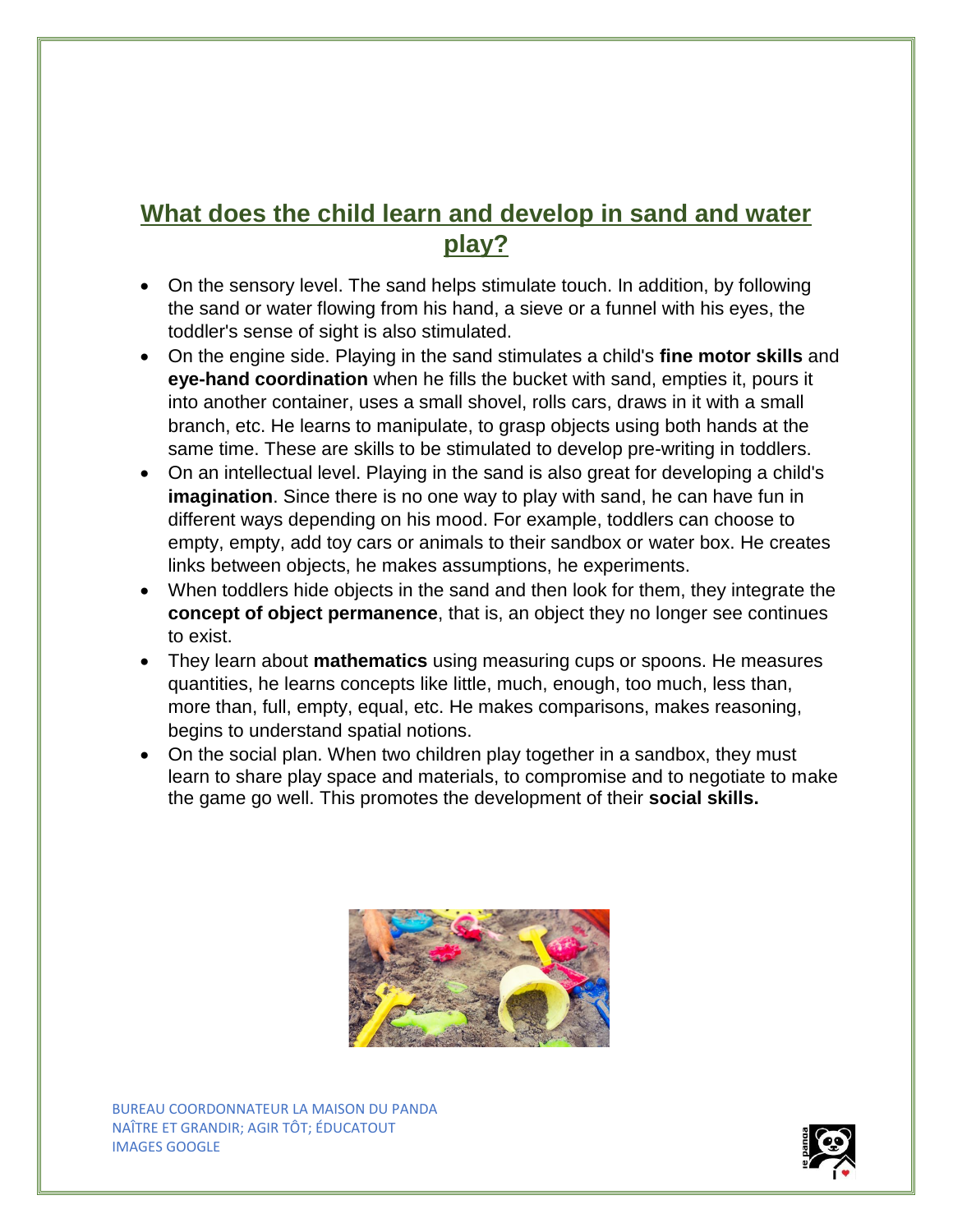#### **Conclusion**

As we have seen, the impact of free play and of play in general on the development of the child is essential. It affects several developmental aspects: language, physical and motor, cognitive and social-affective.

Children have to be trusted and given enough time to play freely. It is not wasted time, on the contrary, it is the most precious time you can give your child to support him in his overall development and preparation for school.

Some courses of action

• Encourage your child to initiate and lead his own activities.

• Set up the play area so that he can associate words with pictures when he plays similar things (menu for the kitchen corner, cereal boxes, identify baskets for storing toys, display a calendar, add name to personal effects, etc.)

• Provide lots of art materials such as paper, crayons, brushes, paints, play dough, puzzles, etc.

• Give him enough time to explore and follow through on his accomplishments, even if we don't see a finished product. It's the process that matters!

- Try to intervene as little as possible and let the child make their own choices and make their own decisions. Avoid doing it for him.
- Let him take reasonable risks.
- Leave the choice of material, the choice of color, the way of doing things ...

#### **Some useful links:**

**<https://www.renard.ca/cahier/principes-jeu-libre>**

<https://agirtot.org/thematiques/le-jeu-2-de-3/>

[https://naitreetgrandir.com/fr/etape/1\\_3\\_ans/jeux/fiche.aspx?doc=bg-naitre-grandir-jeu-libre](https://naitreetgrandir.com/fr/etape/1_3_ans/jeux/fiche.aspx?doc=bg-naitre-grandir-jeu-libre)